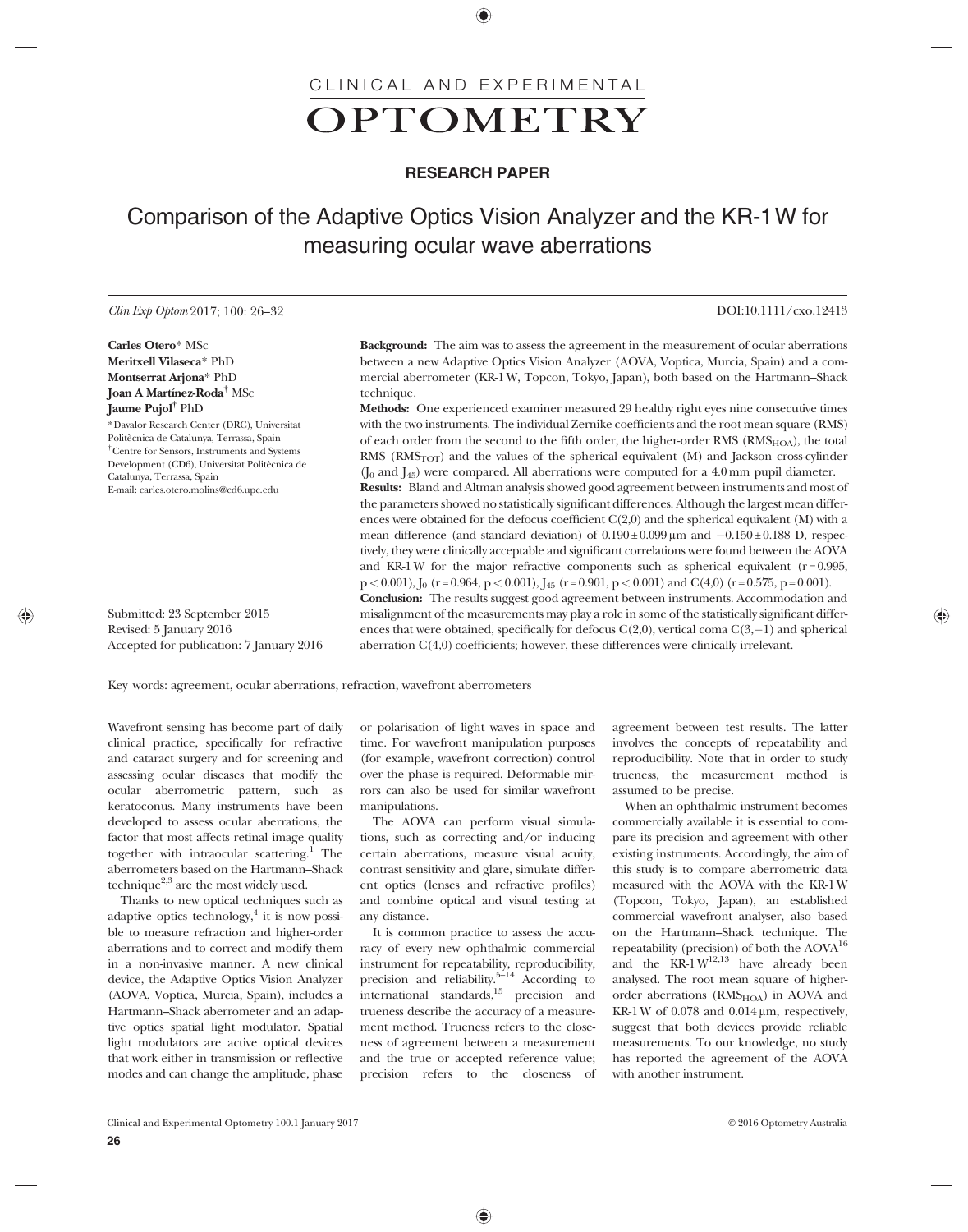### **METHODS**

#### **Subjects**

This cross-sectional study was conducted on healthy subjects recruited from the staff and students of the Faculty of Optics and Optometry of the Technical University of Catalonia (UPC, Terrassa, Spain). Only subjects with spectacle-corrected visual acuity of at least  $6/6$ , spherical correction between  $\pm 5.00$  D and astigmatic correction less than or equal to 3.00 D were invited to participate. Participants had no history of ocular disease, surgery or pharmacological treatment. Contact lens wearers were instructed to cease lens wear for a complete day prior to the examination when using soft lenses and for three days, when using rigid lenses to avoid irregular changes in corneal shape. Only subjects with a pupil diameter of 4.0 mm or more in mesopic conditions (room illumination was 1.0 lux) were included in the study because a 4.0-mm pupil was later used to compute ocular aberrations. The study followed the tenets of the Declaration of Helsinki. All subjects gave written informed consent after receiving a written and verbal explanation of the nature of the study.

Twenty-nine right eyes of 29 participants were included in the study, with a mean and standard deviation (SD) in age of 26.5  $\pm$  5.8 years (range: 18 to 52 years). The mean manifest spherical refractive error was  $-1.26$  $\pm 1.93$  D ( $-4.75$  to  $+3.75$  D) and the mean astigmatic refractive error was  $-0.76 \pm 0.74$  D  $(-3.00 \text{ to } 0.00 \text{ D}).$ 

#### Examination protocol

Subjects underwent a standardised examination without cycloplegia to determine visual acuity, manifest refractive error and natural pupil diameter. Next, a sequence of aberrometric measurements, in mesopic conditions of the right eye of each participant was collected until nine measurements were obtained using both instruments (in a random order). Participants were uncorrected during the wavefront aberration measurement. The automatic mode of the KR-1 W instrument which enables centring, focusing and measuring without the operator's input was used.

### Aberration data

Twenty-seven parameters, computed using a 4.0 mm pupil diameter, were used for the analysis: the individual Zernike coefficients

from the second  $(C[2,m])$  to the fifth order (C[5,m]), m being the angular frequency; the RMS of each order from the second  $(RMS_{n=2})$  to the fifth order  $(RMS_{n=5})$ , the RMS of higher-order aberrations computed from the third to the fifth order  $(RMS<sub>HOA</sub>)$ , the total RMS computed from the second to the fifth order  $(RMS<sub>TOT</sub>)$  and the objective refraction in the form of spherical equivalent (M) and Jackson cross-cylinder ( $J_0$  and  $J_{45}$ ). Aberrometric data were expressed in micrometres (μm) and refraction terms were expressed in dioptres (D).

#### Statistical analysis

Statistical analysis was performed using SPSS version 20 (IBM, Armonk, New York, USA) and Microsoft Office Excel 2007 (Microsoft, Redmond, Washington, USA). In all cases a 95% confidence interval was used, that is, a p-value of less than 0.05 was considered to be statistically significant.

The Kolmogorov–Smirnov test was used to evaluate the normality of all variables analysed. Bland and Altman analysis was used to study the agreement between the 27 parameters obtained from the two instruments.17 The 95% limits of agreement (LoA) were calculated as 1.96 times the SD of the mean difference, and confidence limits were calculated for each LoA using Carkeet's exact method<sup>18</sup> considering the LoAs as a pair. A repeated measures MANOVA (multivariate analysis of variance), using the power vector terms  $(M, J_0 \text{ and } J_{45})$  as the dependent variables, was used to assess whether instrument type (that is, AOVA and KR-1 W) had statistically different refractive terms on average. Analogously, a repeated measures MANOVA using the 15 higher-order aberration terms, that is, the individual Zernike coefficients from the third to the fifth order, as the dependent variables was also performed. To examine each of the dependent variables individually, a paired sample t-test was used to determine statistically significant differences between the values provided by both aberrometers.

To determine the correlation between measurements of the two devices, bivariate correlations were also carried out and quantified using Pearson's correlation coefficient (r).

#### **RESULTS**

First, the achieved power was calculated using the G\*Power software (v3.0.10) for statistical power analysis $19$  using the mean of the differences and the mean standard deviation of the differences for all the Zernike coefficients. These values together with the significance level of 0.05, the two-tailed comparison and the sample size of 29 gave a power of 0.88, which is fairly good for the purpose of the study.

The Kolmogorov–Smirnov test showed that all data were normally distributed  $(p > 0.05)$ . The descriptive data (mean, SD) are shown in Table 1. The mean Zernike coefficients and RMS parameters provided by both devices are shown in Figure 1. As expected, the largest Zernike coefficient mean value was obtained for the defocus term C(2,0) since all patients were uncorrected during examination.

Figure 2 shows the Bland and Altman plots for the objective refractive power vectors  $(M, J<sub>0</sub> and J<sub>45</sub>)$  and the Zernike coefficients  $C(4,0), C(3,-1), C(3,1)$ . Very few outliers in the data sets can be observed and the plots do not show any recognisable pattern, that is, differences do not systematically vary over the range of measurements, which indicates a good agreement between devices for these terms. Figure 3 illustrates some correlations obtained for the objective refraction  $(M, J_0)$ and  $I_{45}$ ) and the Zernike coefficients  $C(4,0)$ ,  $C(3,-1), C(3,1).$ 

The repeated measures MANOVA using the power vector  $(M, J_0 \text{ and } J_{45})$  terms as the dependent variables showed a statistically significant difference  $(F_{3,26} = 8.18, p < 0.01,$ Wilk's Lambda = 0.52). Similarly, the repeated measures MANOVA showed also a significant difference between instruments when considering the higher-order aberrations coefficients together ( $F_{15,14} = 3.93$ , p < 0.01, Wilk's Lambda =  $0.19$ ).

The examination of each of the dependent variables using a paired sample t-test to compare both aberrometers is shown in Table 1. No significant differences between instruments were found for the majority of parameters linked to individual Zernike coefficients; however, statistically significant differences were obtained for coefficients C(2,0), C  $(3,-1)$  and  $C(4,0)$ , power vectors M and  $J_{45}$ and all RMS values. In addition to the paired sample t-test, Table 1 shows Pearson's correlation coefficients for both instruments. Statistically significant correlations  $(p < 0.05)$  were observed for most variables analysed except for the following parameters:  $C(4,-2)$ ,  $C(5,-5)$ ,  $C(5,1)$ ,  $C(5,5)$  and  $RMS_{n=5}$ ; however, the mean differences between the AOVA and the KR-1 W for these coefficients were very small (Table 2), and clinically insignificant. In general, the Pearson's correlation coefficients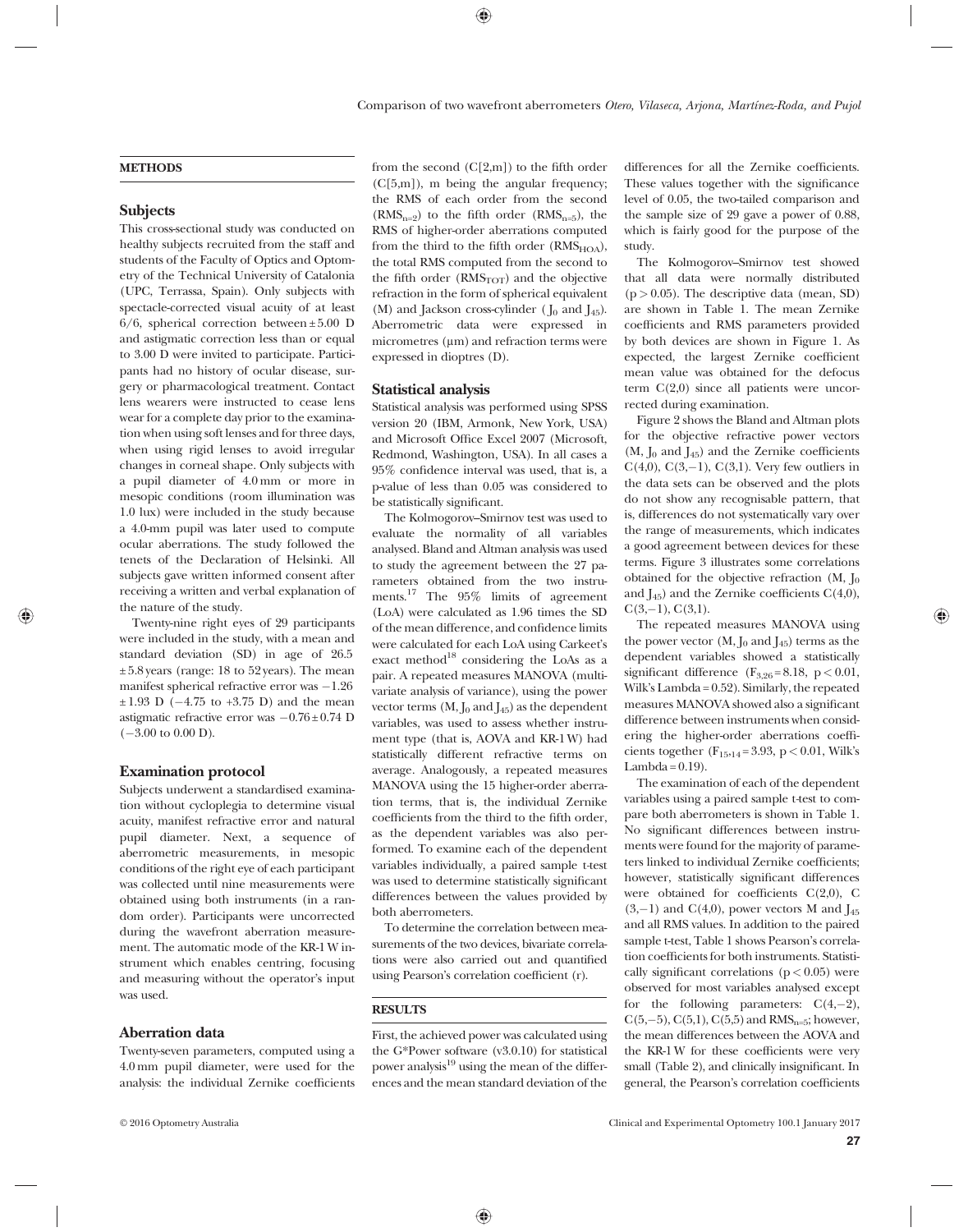|                                                                                       | <b>AOVA</b> |           | <b>KR-1W</b> |           | <b>Paired t-test</b> | <b>Pearson's correlation</b> |               |
|---------------------------------------------------------------------------------------|-------------|-----------|--------------|-----------|----------------------|------------------------------|---------------|
|                                                                                       | <b>Mean</b> | <b>SD</b> | <b>Mean</b>  | <b>SD</b> | p                    | r                            | p             |
| Zernike coefficients (µm)                                                             |             |           |              |           |                      |                              |               |
| $C(2,-2)$                                                                             | 0.050       | 0.150     | 0.074        | 0.151     | 0.060                | 0.941                        | $<$ 0.001 $*$ |
| C(2,0)                                                                                | 0.965       | 1.079     | 0.775        | 1.016     | $<$ 0.001 $*$        | 0.993                        | $<$ 0.001 $*$ |
| C(2,2)                                                                                | $-0.018$    | 0.233     | $-0.033$     | 0.228     | 0.104                | 0.972                        | $<$ 0.001 $*$ |
| $C(3,-3)$                                                                             | $-0.023$    | 0.048     | $-0.036$     | 0.043     | 0.139                | 0.825                        | $<$ 0.001 $*$ |
| $C(3,-1)$                                                                             | 0.006       | 0.042     | $-0.010$     | 0.048     | $0.004*$             | 0.834                        | $<$ 0.001 $*$ |
| C(3,1)                                                                                | 0.001       | 0.048     | $-0.004$     | 0.047     | 0.734                | 0.874                        | $<$ 0.001 $*$ |
| C(3,3)                                                                                | 0.008       | 0.031     | 0.006        | 0.030     | 0.551                | 0.764                        | $<$ 0.001 $*$ |
| $C(4,-4)$                                                                             | 0.002       | 0.021     | 0.002        | 0.012     | 0.493                | 0.541                        | $0.002*$      |
| $C(4,-2)$                                                                             | 0.001       | 0.011     | $-0.002$     | 0.001     | 0.253                | 0.263                        | 0.167         |
| C(4,0)                                                                                | 0.033       | 0.026     | 0.013        | 0.025     | $0.001*$             | 0.575                        | $0.001*$      |
| C(4,2)                                                                                | 0.008       | 0.033     | 0.000        | 0.015     | 0.249                | 0.600                        | $0.001*$      |
| C(4, 4)                                                                               | 0.002       | 0.025     | 0.002        | 0.017     | 0.458                | 0.562                        | $0.001*$      |
| $C(5,-5)$                                                                             | 0.003       | 0.017     | $-0.000$     | 0.008     | 0.191                | 0.183                        | 0.341         |
| $C(5,-3)$                                                                             | 0.009       | 0.016     | 0.005        | 0.008     | 0.182                | 0.584                        | $0.001*$      |
| $C(5,-1)$                                                                             | $-0.002$    | 0.013     | 0.001        | 0.001     | 0.869                | 0.430                        | $0.020*$      |
| C(5,1)                                                                                | 0.001       | 0.014     | 0.002        | 0.006     | 0.417                | 0.364                        | 0.053         |
| C(5,3)                                                                                | $-0.001$    | 0.013     | $-0.002$     | 0.006     | 0.847                | 0.573                        | $< 0.01*$     |
| C(5,5)                                                                                | $-0.002$    | 0.017     | $-0.001$     | 0.007     | 0.988                | 0.254                        | 0.184         |
| Root mean squares (µm)                                                                |             |           |              |           |                      |                              |               |
| $RMS_{n=2}$                                                                           | 1.185       | 0.876     | 1.024        | 0.808     | $<$ 0.001 $*$        | 0.993                        | $<$ 0.001 $*$ |
| $RMS_{n=3}$                                                                           | 0.120       | 0.043     | 0.092        | 0.033     | $0.001*$             | 0.492                        | $0.005*$      |
| $RMS_{n=4}$                                                                           | 0.089       | 0.034     | 0.039        | 0.019     | $<$ 0.001 $*$        | 0.408                        | $0.023*$      |
| $RMS_{n=5}$                                                                           | 0.068       | 0.033     | 0.025        | 0.007     | $<$ 0.001 $*$        | 0.057                        | 0.761         |
| RMS <sub>TOT</sub>                                                                    | 1.205       | 0.871     | 1.035        | 0.803     | $<$ 0.001 $*$        | 0.993                        | $<$ 0.001 $*$ |
| <b>RMS<sub>HOA</sub></b>                                                              | 0.171       | 0.060     | 0.106        | 0.036     | $<$ 0.001 $*$        | 0.379                        | $0.035*$      |
| Objective refraction (D)                                                              |             |           |              |           |                      |                              |               |
| $\mathsf{M}% _{T}=\mathsf{M}_{T}\!\left( a,b\right) ,\ \mathsf{M}_{T}=\mathsf{M}_{T}$ | $-1.570$    | 1.865     | $-1.419$     | 1.850     | $<$ 0.001 $*$        | 0.995                        | $<$ 0.001 $*$ |
| $\mathsf{J}_0$                                                                        | 0.047       | 0.305     | 0.041        | 0.293     | 0.671                | 0.964                        | $<$ 0.001 $*$ |
| $J_{45}$                                                                              | $-0.058$    | 0.192     | $-0.092$     | 0.192     | 0.042                | 0.901                        | $<$ 0.001 $*$ |

\*Statistically significant correlations, D: dioptres, μm: micrometres

Table 1. Mean values and standard deviations (SD) obtained with the AOVA and the KR-1 W aberrometers for the Zernike coefficients, the root mean square (RMS) of each order and the objective refraction (spherical equivalent,  $J_0$  and  $J_{45}$ ). p-values of the paired sample t-test and Pearson's correlation coefficients (r) and corresponding significance (p-values) between measurements of the AOVA and KR-1 W aberrometers are also shown.

decreased as the order of the Zernike coefficient increased. The same tendency was observed when analysing the RMS values, for which higher Pearson's correlation coefficients were obtained for lower-order values, whereas no correlation was observed for the fifth-order RMS.

Table 2 shows the mean differences  $(mean<sub>d</sub>)$ , the SD of the mean differences and the corresponding 95% LoA and exact LoA confidence limits between measurements

from both instruments according to the Bland and Altman analysis. The mean differences obtained were very close to zero in all cases. The largest mean difference in absolute terms were found for the defocus coefficient C(2,0)  $(0.190 \,\mu\text{m})$ . This Zernike coefficient is the main contributor to the spherical refractive error expressed in dioptres and since the mean difference in spherical equivalent between devices was  $-0.15$  D (below 0.25 D), it can be considered of limited clinical significance, although, as shown in the Bland and Altman plot (Figure 2A), the spherical equivalent difference can be greater than 0.25 D in some individuals.

#### DISCUSSION

This study explored the agreement of several parameters provided by two commercial aberrometers, the AOVA and the KR-1 W, both based on the Hartmann–Shack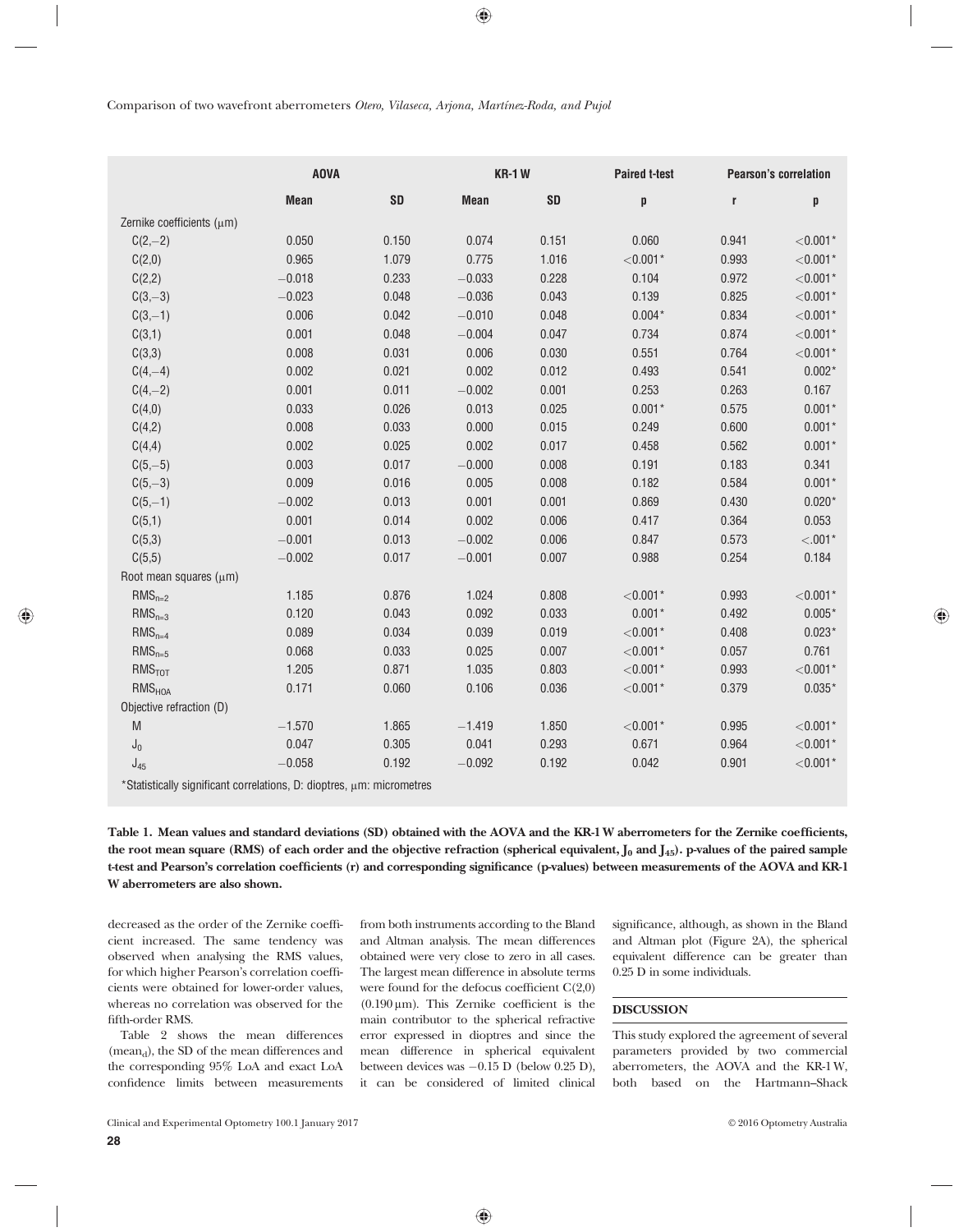

Figure 1. Mean value for the individual limits of agreement Zernike coefficients (A), individual higher-order aberration Zernike coefficients (B) and root mean square values (C) obtained with the AOVA and the KR-1 W aberrometers. µm: micrometres). Error bars represent the 95% confidence intervals.



Figure 2. Bland and Altman plots showing the mean of the differences  $(mean_d)$  and the corresponding  $95\%$  limits of agreement (LoA) between the values obtained with the AOVA and KR-1 W aberrometers for the objective refraction spherical equivalent,  $J_0$  and  $J_{45}$ (A, B, C, respectively) and for the individual Zernike coefficients C(4,0), C(3,-1), C(3,1) (D, E, F, respectively). D: dioptres, μm: micrometres.

technique. Our results showed good agreement between measurements from both instruments; however, no inferences regarding the trueness of the aberrometric measurements obtained can be drawn, as there is no gold standard.

In general, better agreement was observed for individual Zernike coefficients than for RMS values. The calculation of the RMS involves a non-linear transformation of the raw Zernike coefficients that makes them independent of the sign of the coefficient. As a consequence of the loss of information, the RMS might overestimate or underestimate the differences between measurements. Similar results were obtained by Rozema, Van Dyck and Tassignon, $\frac{7}{1}$  when performing a comparison among several aberrometers.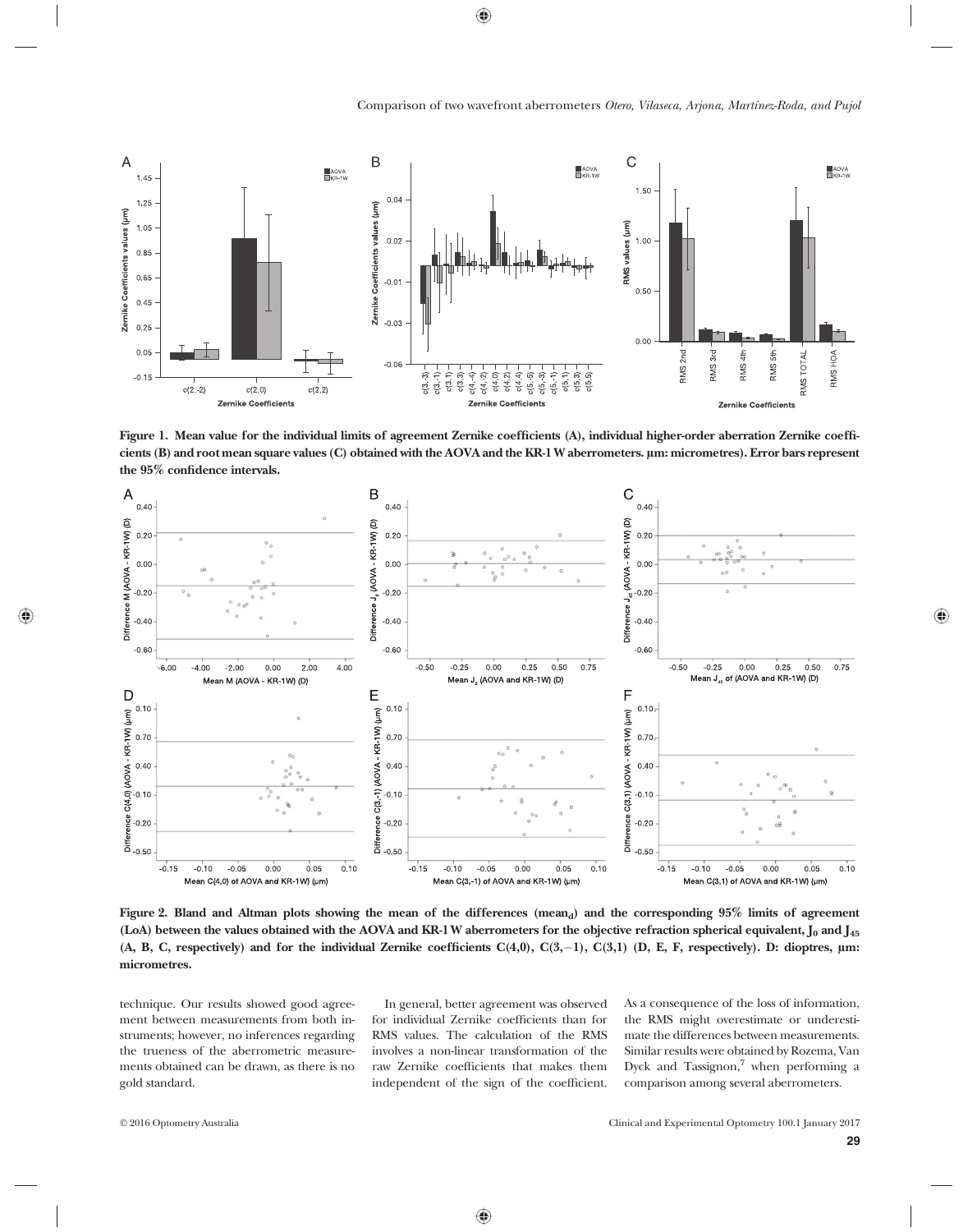

Figure 3. Correlation plots and regression coefficients between the AOVA and KR-1 W for the objective refraction spherical equivalent,  $J_0$  and  $J_{45}$  (A, B, C, respectively) and the Zernike coefficients C(4,0), C(3,–1), C(3,1) (D, E, F, respectively). All correlations were significant  $(p < 0.01)$ . D: dioptres,  $\mu$ m: micrometres.

The mean<sub>d</sub> between the  $RMS<sub>HOA</sub>$  obtained with the AOVA and the  $RMS<sub>HOA</sub>$  obtained with the KR-1 W provides an overall estimation of the error present, when comparing both devices. In our study this value (and SD) was  $0.065 \pm 0.063 \,\mu$ m, as can be seen in Table 2. It was computed as:

$$
diffRMS_{HOA} = RMS_{HOA\ AOVA} - RMS_{HOA\ KR-1W}
$$

$$
(1)
$$

in which the RMS<sub>HOA</sub> of each device was calculated as:

$$
RMS_{HOA} = \sqrt{\sum_{n=3}^{n} \sum_{-m}^{m} (C(n, m))^{2}}
$$
 (2)

This estimation does not consider the individual HOA coefficient differences between both devices. Therefore, the following equation was used to take into account the mean RMS of the differences of each HOA coefficient (RMS<sub>diffHOA</sub>).

$$
RMS_{diffHOA} = \sqrt{\sum_{n=3}^{n} \sum_{-m}^{n} (C(n, m)_{AOVA} - C(n, m)_{KR-1W})^{2}}
$$
(3)

The mean RMS<sub>diffHOA</sub> was 0.077  $\pm 0.029 \,\mu$ m. In both cases the mean value and SD are fairly similar. When comparing these results with the magnitude of the measured  $RMS<sub>HOA</sub>$  for each instrument, which are 0.171 and 0.106 μm for the AOVA and KR-1 W, respectively, it can be seen that both the diffRMS<sub>HOA</sub> and the RMS<sub>diffHOA</sub> are smaller. The differences between wavefront measurements in both devices differed by less than the magnitude of the measured wavefronts: 0.077 is about 73 and 45 per cent of the RMS<sub>HOA</sub> for KR-1W and AOVA, respectively. This suggests that for small wavefront errors (that is, eyes with low levels of aberrations, which was the case for most of the participants enrolled in this study) the overall agreement when measuring higherorder aberrations between devices might not be as good as expected.

In contrast, statistically significant differences in the defocus C(2,0), vertical coma  $C(3,-1)$  and spherical aberration  $C(4,0)$ coefficients were also obtained. These results seem to reflect a general trend observed when assessing the agreement between ocular aberrometric devices.5,7,8,11

Spherical aberration and defocus are of particular interest since their variability is linked to the change in the accommodative state of the eye. $5.9$  Given that all patients underwent the examination without underwent the examination without cycloplegia and although both instruments presented a target imaged at infinity, small changes in accommodation may play a role in the observed differences, as the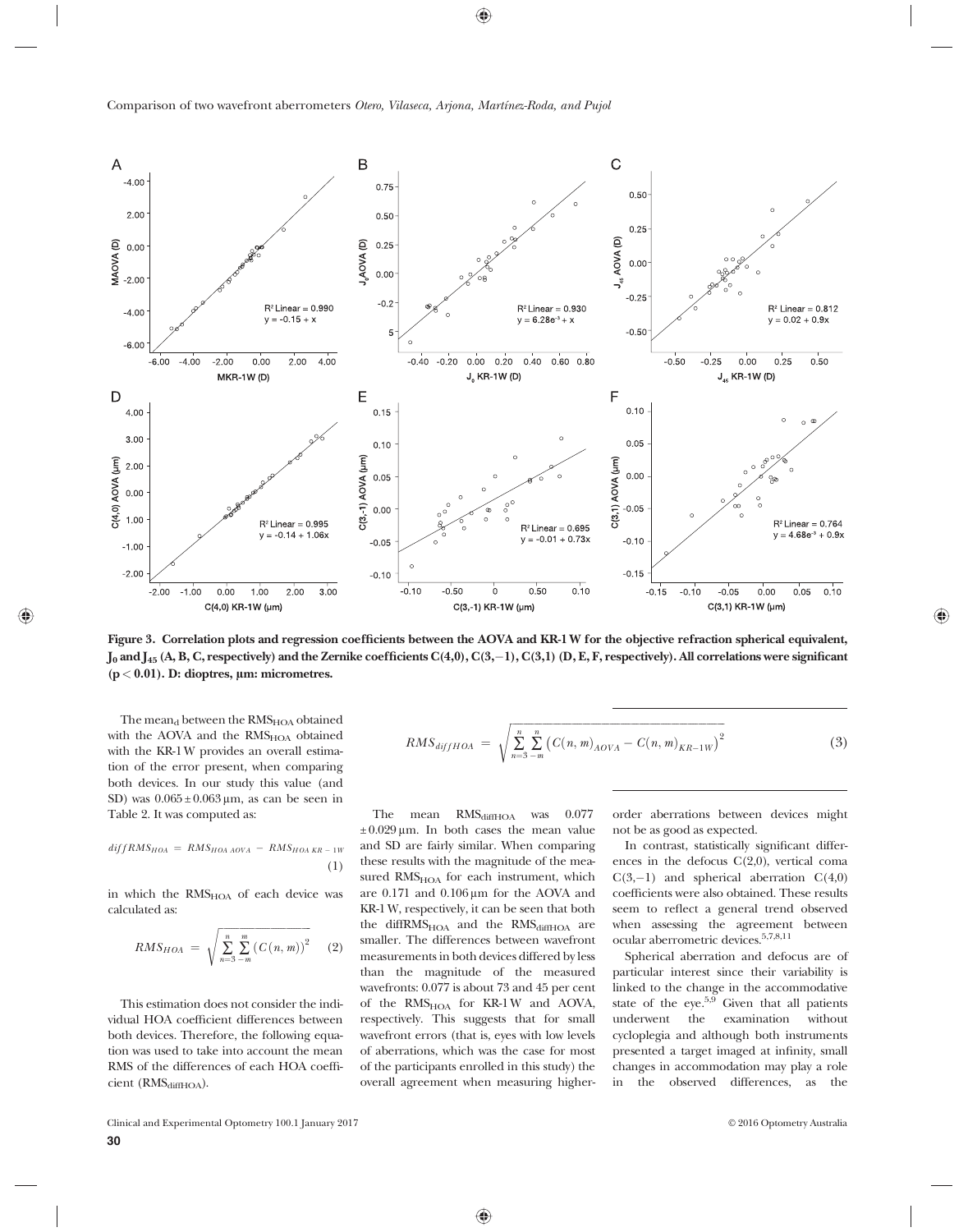|                             | Mean <sub>d</sub> | <b>SD</b> | Lower LoA (CL)                   | <b>Upper LoA (CL)</b>  |
|-----------------------------|-------------------|-----------|----------------------------------|------------------------|
| Zernike coefficients (µm)   |                   |           |                                  |                        |
| $C(2,-2)$                   | $-0.024$          | 0.050     | $-0.122$ ( $-0.158$ ; $-0.103$ ) | $0.074$ (0.055; 0.110) |
| C(2,0)                      | 0.190             | 0.099     | $-0.004 (-0.076,-0.034)$         | $0.384$ (0.346; 0.456) |
| C(2,2)                      | 0.015             | 0.055     | $-0.093$ ( $-0.133$ ; $-0.072$ ) | 0.123(0.102; 0.163)    |
| $C(3,-3)$                   | 0.012             | 0.028     | $-0.043$ ( $-0.063$ ; $-0.032$ ) | $0.067$ (0.056; 0.087) |
| $C(3,-1)$                   | 0.017             | 0.026     | $-0.034$ ( $-0.053$ ; $-0.024$ ) | $0.068$ (0.058; 0.087) |
| C(3,1)                      | 0.005             | 0.024     | $-0.042$ ( $-0.059$ ; $-0.033$ ) | $0.052$ (0.043; 0.069) |
| C(3,3)                      | 0.002             | 0.021     | $-0.039$ ( $-0.054$ ; $-0.031$ ) | $0.043$ (0.035; 0.058) |
| $C(4,-4)$                   | 0.001             | 0.018     | $-0.034$ ( $-0.047$ ; $-0.027$ ) | 0.036(0.029; 0.049)    |
| $C(4,-2)$                   | 0.002             | 0.013     | $-0.023$ ( $-0.033$ ; $-0.019$ ) | $0.027$ (0.023; 0.037) |
| C(4,0)                      | 0.019             | 0.024     | $-0.028$ ( $-0.045$ ; $-0.019$ ) | $0.066$ (0.057; 0.083) |
| C(4,2)                      | 0.008             | 0.027     | $-0.045$ ( $-0.065$ ; $-0.035$ ) | $0.061$ (0.019; 0.081) |
| C(4,4)                      | 0.000             | 0.021     | $-0.041$ ( $-0.056$ ; $-0.033$ ) | $0.041$ (0.033; 0.056) |
| $C(5,-5)$                   | 0.003             | 0.017     | $-0.030$ ( $-0.043$ ; $-0.024$ ) | 0.036(0.030; 0.049)    |
| $C(5,-3)$                   | 0.004             | 0.013     | $-0.021$ ( $-0.031$ ; $-0.017$ ) | $0.029$ (0.025; 0.039) |
| $C(5,-1)$                   | $-0.003$          | 0.012     | $-0.027$ ( $-0.035$ ; $-0.022$ ) | $0.021$ (0.016; 0.029) |
| C(5,1)                      | $-0.001$          | 0.013     | $-0.026$ ( $-0.036$ ; $-0.022$ ) | $0.024$ (0.020; 0.034) |
| C(5,3)                      | 0.001             | 0.011     | $-0.021$ ( $-0.029$ ; $-0.016$ ) | 0.023(0.018; 0.031)    |
| C(5,5)                      | 0.000             | 0.017     | $-0.033$ ( $-0.046$ ; $-0.027$ ) | 0.033(0.027; 0.046)    |
| Root mean squares $(\mu m)$ |                   |           |                                  |                        |
| $RMS_{n=2}$                 | 0.161             | 0.124     | $-0.082$ ( $-0.172$ ; $-0.035$ ) | $0.404$ (0.357; 0.494) |
| $RMS_{n=3}$                 | 0.028             | 0.043     | $-0.056$ ( $-0.087$ ; $-0.040$ ) | 0.112(0.096; 0.143)    |
| $RMS_{n=4}$                 | 0.050             | 0.035     | $-0.019$ ( $-0.044$ ; $-0.005$ ) | 0.119(0.105; 0.144)    |
| $RMS_{n=5}$                 | 0.044             | 0.034     | $-0.023$ ( $-0.047$ ; $-0.010$ ) | 0.111(0.098; 0.135)    |
| RMS <sub>TOT</sub>          | 0.170             | 0.123     | $-0.071$ ( $-0.160$ ; $-0.024$ ) | 0.411(0.364; 0.500)    |
| <b>RMS<sub>HOA</sub></b>    | 0.065             | 0.063     | $-0.058$ ( $-0.104$ ; $-0.035$ ) | 0.188(0.165; 0.234)    |
| Objective refraction (D)    |                   |           |                                  |                        |
| M                           | $-0.150$          | 0.188     | $-0.520$ ( $-0.660$ ; $-0.447$ ) | 0.219(0.147; 0.359)    |
| $J_0$                       | 0.006             | 0.081     | $-0.152$ ( $-0.212$ ; $-0.121$ ) | 0.165(0.134; 0.225)    |
| $J_{45}$                    | 0.034             | 0.085     | $-0.133$ ( $-0.197$ ; $-0.101$ ) | $0.201$ (0.168; 0.264) |

Table 2. Mean differences (mean<sub>d</sub>), mean standard deviation of the differences (SD) and 95% limits of agreement (LoA) between measurements of the AOVA and KR-1 W aberrometers. The 95% confidence limit (CL) for each LoA is also shown.

instruments were placed very close to the participants' eyes. Proximal accommodation induced by both devices could not be exactly the same.

In addition to changes in accommodation, some authors have suggested that an optical system with spherical aberration generates third-order coma as a linear function of pupil decentration.<sup>11,20,21</sup> Although in our study illumination was kept constant, differences in the targets of the analysed instruments could have induced small pupil displacements, which could contribute to the differences observed in coma.

On the other hand, factors related to the patients' variabilities could also affect agreement between devices. For instance, López-

Miguel and  $\text{colle}$ agues $^{13}$  suggested that saccadic eye movements and tear-film instability can significantly reduce the reliability of higher-order aberration measurements. It has also been reported that instrument alignment can affect measurement.7,13 Related to this, we must take into account that the KR-1 W has an automatic mode of centring that was used in all patients, whereas a manual alignment was used for the AOVA.

In addition, even though manufacturers make adjustments to minimise its influence, the wavelength of the light source included in each instrument might have had an impact on the results. Rodriguez and colleagues<sup>14</sup> suggest that the main difference found between aberrometers (they compared the Zywave, the Tracey and one experimental prototype) is due to longitudinal chromatic aberration caused by the use of different wavelengths. In particular, the authors found the sphere to differ by up to 0.7 D between infrared and green wavelengths. The AOVA operates at 808 nm and the KR-1 W in a range from 820 to 840 nm according to their specifications, which suggests that the difference in wavelength might have had only a small influence in this study.<sup>6</sup>

In conclusion, this study shows that the agreement (analysed over a 4.0 mm pupil) between the AOVA and KR-1 W instruments is good, although small but statistically significant differences in some Zernike coefficients and RMS parameters were found. Due to the